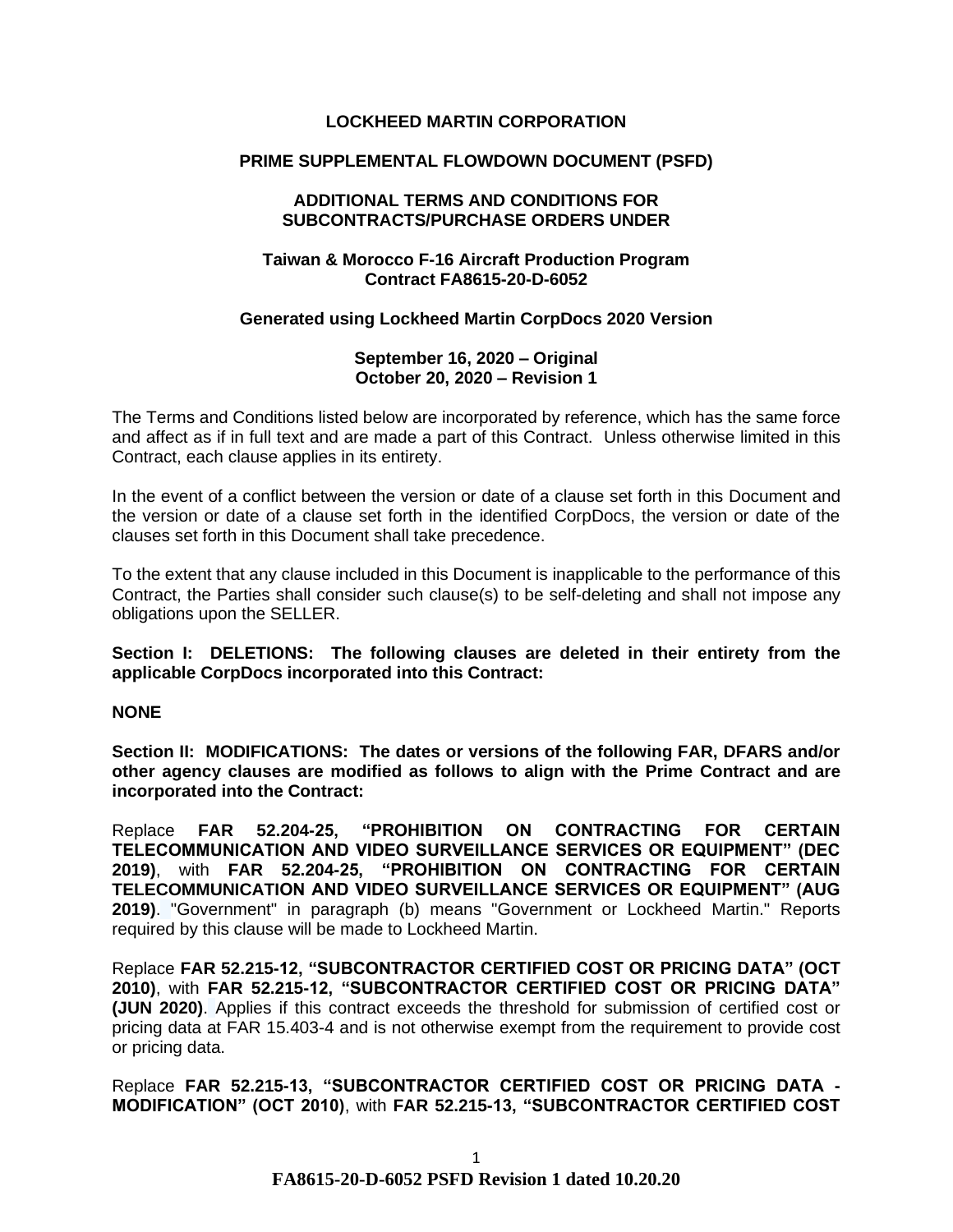**OR PRICING DATA - MODIFICATION" (DEVIATION 2018-O0015) (MAY 2018)**. Applies if this contract exceeds the threshold for submission of cost or pricing data at FAR 15.403-4 and modifications are not otherwise exempt from the requirement to provide certified cost or pricing data.

Replace **FAR 52.219-9, "SMALL BUSINESS SUBCONTRCTING PLAN" (AUG 2018)**, with **FAR 52.219-9, "SMALL BUSINESS SUBCONTRCTING PLAN" (DEVIATION 2018-O0018) (APR 2018)**. Applies if this contract exceeds \$700,000. Does not apply if Seller is a small business concern. "Contracting Officer" means "Lockheed Martin" in paragraph (c). Seller's subcontracting plan is incorporated herein by reference.

Replace **FAR 52.230-2, "COST ACCOUNTING STANDARDS" (OCT 2015)**, with **FAR 52.230- 2, "COST ACCOUNTING STANDARDS" (DEVIATION 2018-O0015) (MAY 2018)**. Applies when the contract states that it is subject to full CAS coverage. "United States" means "United States or Lockheed Martin." Paragraph (b) is deleted. The following is added as a new paragraph (e): "Seller shall communicate and otherwise deal directly with the cognizant Contracting Officer to the extent practicable and permissible as to all matters relating to Cost Accounting Standards. Seller shall provide Lockheed Martin with copies of all communications concerning CAS between and the Contracting Officer if such are relevant to this contract; provided however, Seller shall not be required to disclose to Lockheed Martin such communications containing information which is privileged and confidential to Seller."

# Replace **DFARS 252.225-7001, "BUY AMERICAN AND BALANCE OF PAYMENTS PROGRAM" (SEP 2017)**, with **DFARS 252.225-7001, "BUY AMERICAN AND BALANCE OF PAYMENTS PROGRAM" (DEC 2017)**.

Replace **DFARS 252.225-7013, "DUTY-FREE ENTRY" (MAY 2016)**, with **DFARS 252.225- 7013, "DUTY-FREE ENTRY" (APR 2020)**. In paragraph (c), "Government" and "Contracting Officer" means "Lockheed Martin." The prime contract number and identity of the Contracting Officer are contained elsewhere in this contract. If this information is not available, contact Lockheed Martin's procurement representative.

Replace **DFARS 252.225-7052, "RESTRICTION OF THE ACQUISITION OF CERTAIN MAGNETS AND TUNGSTEN" (DEC 2019)**, with **DFARS 252.225-7052, "RESTRICTION OF THE ACQUISITION OF CERTAIN MAGNETS AND TUNGSTEN" (DEVIATION 2020-O0006) (FEB 2020)**.

**Section III: ADDITIONS: The following FAR, DFARS and other agency clauses are incorporated into this Contract in addition to those set out in the applicable CorpDocs:**

# **[FEDERAL ACQUISITION REGULATION \(](https://www.acquisition.gov/browsefar)FAR)**

**FAR 52.203-15, "WHISTLEBLOWER PROTECTIONS UNDER THE AMERICAN RECOVERY AND REINVESTMENT ACT OF 2009" (JUN 2010).** (Applies to all subcontracts funded in whole or in part with Recovery Act funds.)

**FAR 52.203-16, "PREVENTING PERSONAL CONFLICTS OF INTEREST" (DoD CLASS DEVIATION 2018-O0018) (AUG 2018).** (Applies to subcontracts that exceed \$250,000; and in which subcontractor employees will perform acquisition functions closely associated with inherently governmental functions (i.e., instead of performance only by a self-employed individual). Not applicable to Commercial Items as defined in FAR 2.101.)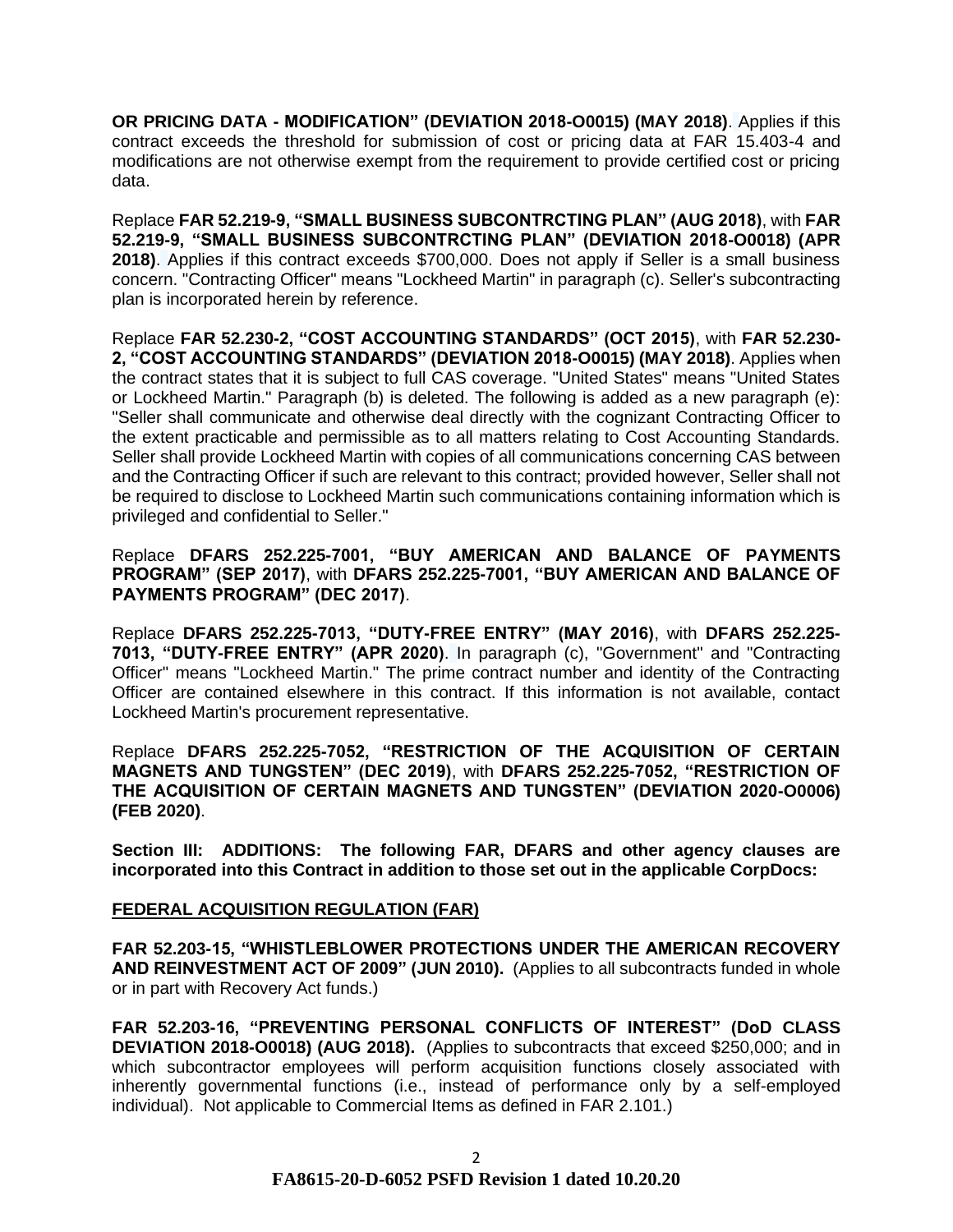**FAR 52.216-16, "INCENTIVE PRICE REVISION -- FIRM TARGET" (OCT 1997).** ("Contracting Officer," "contract administrative office" and "Government" mean "Lockheed Martin." Paragraph (i) is deleted. The blanks in the clause are completed with the amounts specified in the contract.)

**FAR 52.222-56, "CERTIFICATION REGARDING TRAFFICKING IN PERSONS COMPLIANCE PLAN" (MAR 2015).** (Applies to all solicitations for subcontracts for supplies, other than commercially available off-the-shelf items, acquired outside the United States, or services to be performed outside the United States; and where the subcontract is estimated to exceed \$500,000. In paragraph (d), "Contracting Officer" means "Contracting Officer and Lockheed Martin." In paragraph (e), "Government" means "Lockheed Martin.")

**FAR 52.225-3, "BUY AMERICAN-FREE TRADE AGREEMENTS-ISRAELI TRADE ACT" (MAY 2014).** (Applies to all solicitations for supplies, including commercial items.)

**FAR 52.227-21, "TECHNICAL DATA DECLARATION, REVISION, AND WITHHOLDING OF PAYMENT – MAJOR SYSTEMS" (MAY 2014).** ("Contracting Officer" means "Lockheed Martin." "Government" means "Lockheed Martin" in paragraph (b)(2) and "Lockheed Martin or Government" in paragraph (d).)

**FAR 52.229-8, "TAXES - FOREIGN COST-REIMBURESEMENT CONTRACTS" (MAR 1990).** (In paragraph (b), "Contracting Officer" and "Government of the United States" mean "Lockheed Martin.")

**FAR 52.232-16, "PROGRESS PAYMENTS" (MAR 2020).** ("Contracting Officer" means "Lockheed Martin" except in paragraph (g) where it means "Lockheed Martin or Contracting Officer." "Government" means "Lockheed Martin" except: (1) in paragraphs (d), (e) and (j)(5) where the term is unchanged and (2) in paragraphs (g) and (i) where it means "Lockheed Martin and the Government." Not applicable to Commercial Items as defined in FAR 2.101.)

**FAR 52.232-17, "INTEREST" (MAY 2014).** ("Government" means "Lockheed Martin." Not applicable to Commercial Items as defined in FAR 2.101.)

**FAR 52.232-39, "UNENFORCEABILITY OF UNAUTHORIZED OBLIGATIONS" (JUN 2013).** (Applies to subcontracts where software or services will be retransferred to the Government.)

**FAR 52.245-9, "USE AND CHARGES" (APR 2012).** (Applies to subcontract involving the use of government property. Communications with the Government under this Clause will be made through Lockheed Martin.)

**FAR 52.246-2 ALT 1, "ALTERNATE I - INSPECTION OF SUPPLIES FIXED-PRICE" (JUL 1985).** (Applicable to fixed price incentive subcontracts. "Government" means "Lockheed Martin and the Government" except in paragraphs (f), (j), and (l) where it means "Lockheed Martin." "Contracting Officer" means "Lockheed Martin.")

# **DEFENSE FEDERAL ACQUISITION REGULATION SUPPLEMENT (DFARS)**

**DFARS 252.208-7000, "INTENT TO FURNISH PRECIOUS METALS AS GOVERNMENT-FURNISHED MATERIAL" (DEC 1991).** (Applies if this Contract involves precious metals.)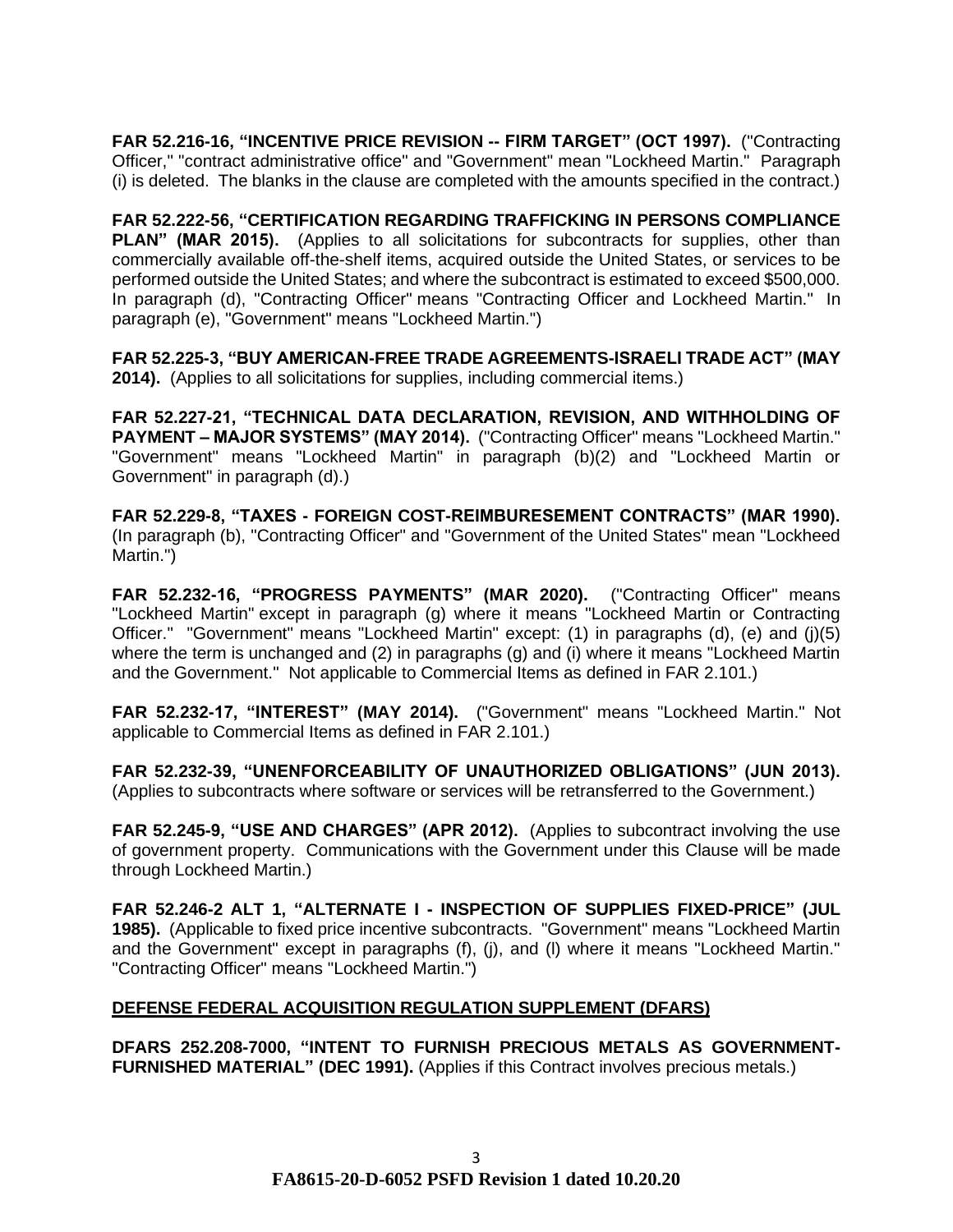**DFARS 252.211-7007, "REPORTING OF GOVERNMENT-FURNISHED PROPERTY" (AUG 2012).** (Applies if Seller will be in possession of Government property for the performance of this Contract.)

**DFARS 252.217-7028, "OVER AND ABOVE WORK" (DEC 1991).** ("Administrative Contracting Officer," "Contracting Officer," and "Government" mean Lockheed Martin. Paragraph (f) is deleted.)

**DFARS 252.219-7004, "SMALL BUSINESS SUBCONTRACTING PLAN (TEST PROGRAM)" (MAY 2019).** (Applies to all contracts for participants in the DoD Test Program for the Negotiation of Comprehensive Small Business Subcontracting Plans. Not applicable to Commercial Items as defined in FAR 2.101.)

**DFARS 252.223-7006, "PROHIBITION ON STORAGE, TREATMENT, AND DISPOSAL OF TOXIC OR HAZARDOUS MATERIALS" (SEP 2014)** ("Government" means "Lockheed Martin and Government.")

**DFARS 252.225-7027, "RESTRICTION ON CONTINGENT FEES FOR FOREIGN MILITARY SALES" (APR 2003).** (The reference to the clause in paragraph (a) means FAR 52.203-5. The blank in paragraph (b)(1) is completed with "any Government." Subparagraph (b)(2) is deleted.)

**DFARS 252.225-7028, "EXCLUSIONARY POLICIES AND PRACTICES OF FOREIGN GOVERNMENTS" (APR 2003).** (Does not apply for Commercial Items as defined in FAR 2.101.)

**DFARS 252.228-7001, "GROUND AND FLIGHT RISK" (JUN 2010).** (In paragraph (a)(1)(i) "this contract" means "the prime contract." In paragraph (a)(6) the definition of "in the open" is modified to include hush houses, test hangers, paint and coating facilities, storage facilities, and maintenance facilities. The following is added at the beginning of the clause: "Communications between Seller and the Government shall be made through Lockheed Martin. Any equitable adjustment provided for this Clause shall be implemented in this Contract to the extent such adjustment is implemented in the prime contract." Subparagraphs (d)(2)(ii), (d)(3)(ii) and the last sentence of subparagraph (j)(2) are deleted. The provision of this clause relating to assumption of risk by the Government are not applicable to Seller unless this Contract includes language stating the Government has agreed to assume such risk of loss. Does not apply for Commercial Items as defined in FAR 2.101.)

**DFARS 252.234-7002A, "EARNED VALUE MANAGEMENT SYSTEM" (DEVIATION 2015- O0017) (SEP 2015).** ("Government" means "Lockheed Martin and Government." Paragraphs (i) and (j) are deleted. Not applicable to Commercial Items as defined in FAR 2.101.)

**DFARS 252.234-7004, "COST AND SOFTWARE DATA REPORTING SYSTEM" (NOV 2014).**  (Applies to contracts in excess of \$50,000,000. In paragraph (b), "Government" means "Lockheed Martin". Not applicable to Commercial Items as defined in FAR 2.101.)

**DFARS 252.237-7010, "PROHIBITION ON INTERROGATION OF DETAINEES BY CONTRACTOR PERSONNEL" (JUN 2013).** (Applies if this Contract requires subcontractor personnel to interact with detainees in the course of their duties.)

**DFARS 252.243-7002, "REQUESTS FOR EQUITABLE ADJUSTMENT" (DEC 2012).** (Applies if this Contract is over \$150,000. "Government" means "Lockheed Martin." Does not apply for Commercial Items as defined in FAR 2.101.)